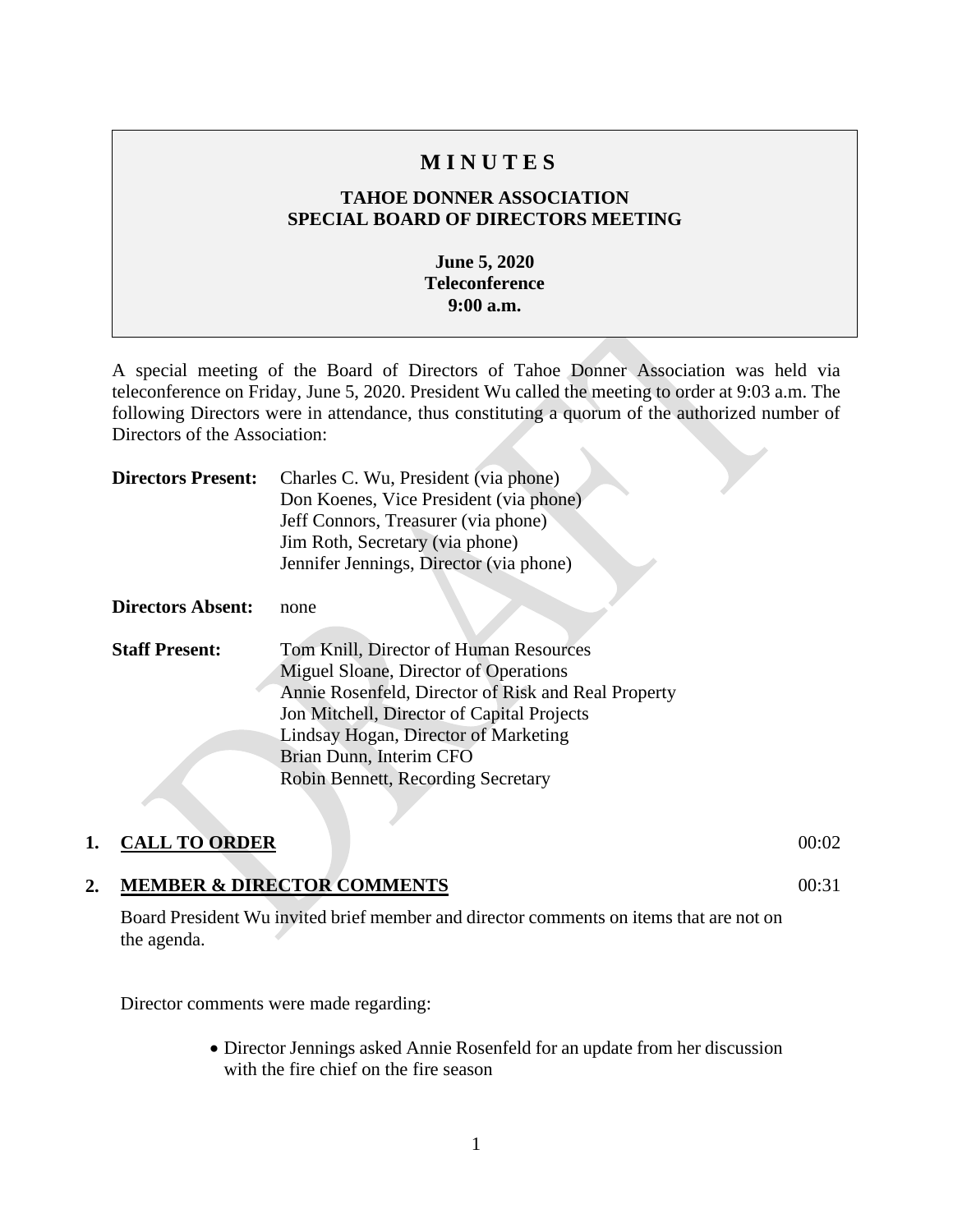• Director Roth reported out from executive session May 16 the board discussed personnel matters

Member comments were made regarding:

• None

Members may submit additional comments by email to the Board of Directors at [board@tahoedonner.com.](mailto:board@tahoedonner.com) (Members are recognized to comment on agenda items as they occur).

## **3. ACTION: COVID-19 SUMMER OPERATIONS PLAN AND FINANCIAL**  05:00 **FORECAST**

(Miguel Sloane, Director of Operations and Brian Dunn, Interim CFO))

The Board of Directors discussed the amenity decision that was made at the May 16 Board meeting and reviewed the decision paper for the recreation fee. The board also discussion the reservation system.

After discussion, Director Connors moved to approve the reservation system with the exception of SUP/kayak seconded by Director Roth. Motion passed:  $5 - 0$ 

Director Koenes moved to authorize senior staff to proceed with opening of facilities at the pace staff deems appropriate in applying the criteria presented by staff, with the target of 100% marginal cost recovery. This subject will be re-addressed at the June 26 regular meeting considering further member input, experience and objective input from staff. The President is authorized to call a special meeting if material information comes forward or circumstances substantively change.

#### **4. ACTION: MODIFICATION OF BOARD RESOLUTION 2019-3** 3:13:14

(Charles C. Wu, Board President)

The Board of Directors discussed and reviewed the proposed modifications to the resolution. Director Jennings provided amendments to the proposal.

After discussion, Director Connors moved to accept the resolution with Director Jennings amendments seconded by Director Wu. Motion Passed:  $3 - 2$ Director Koenes and Director Roth abstain

#### **5. BREAK**

The Board of Directors adjourned for break at 12:04 p.m.

3:00:52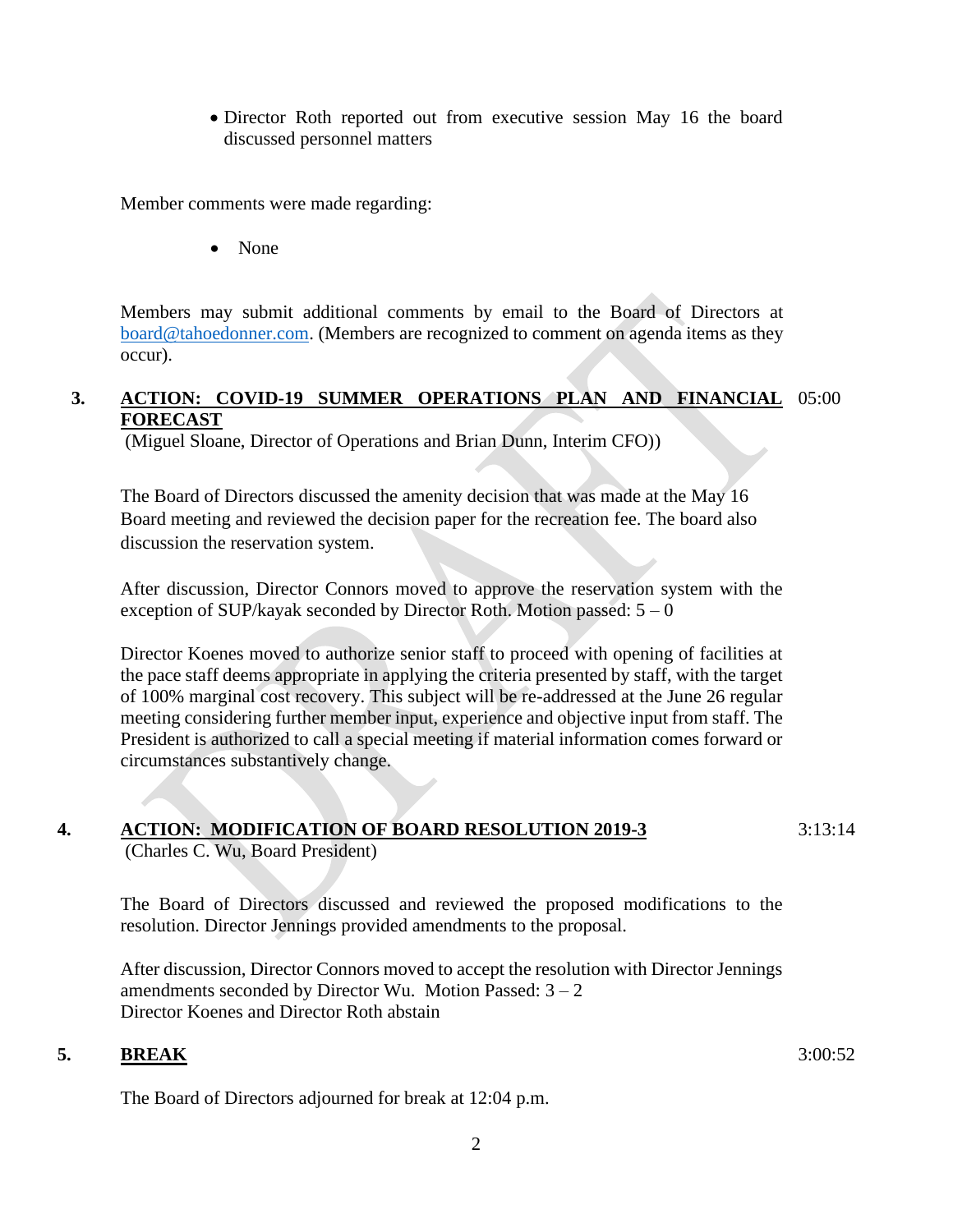The Board reconvened at 12:10 p.m.

## **7. DISCUSSION: BOARD POLICY GOVERNANCE VS. MANAGEMENT**  3:39:40 **OPERATING DECISIONS**

(Charles C. Wu, Board President)

The Board of Directors discussed the amenity access policy briefly and the recording of committee meetings.

After discussion, Director Jennings asked Executive Assistant, Robin Bennett to contact the committee chair and receive their view on recording and posting committee meetings and if posting would be acceptable with a member portal access.

## **8. ACTION: AUTHORIZATION TO RECORD LIENS ON PROPERTIES WITH**  3:47:48 **DELINQUENT ASSESSMENTS**

(Annie Rosenfeld, Director of Risk Management and Real Property)

The Board of Directors reviewed the list of properties that have failed to bring their assessment accounts current.

After review Director Roth moved to approved the recommendation by staff seconded by Director Wu. Motion Passed:  $5 - 0$ 

### **7. EXECUTIVE SESSION (closed to members)**

The Board adjourned to executive session at 12:53 p.m.

## **8. ADJOURNMENT**

There was board consensus to adjourn the meeting at \_\_\_\_\_\_ p.m.

Submitted by:

Jim Roth, Board of Directors Secretary

 $\overline{\phantom{a}}$ 

## **SECRETARY'S CERTIFICATE**

I, Jim Roth, Secretary of Tahoe Donner Association, do hereby certify that the foregoing is a true and correct copy of the minutes of the Tahoe Donner Association Board of Directors regular meeting held on June 5, 2020 as approved by the Board members in attendance and constituting a quorum at a duty convened subsequent meeting of the Board.

Not Recorded

Not Recorded